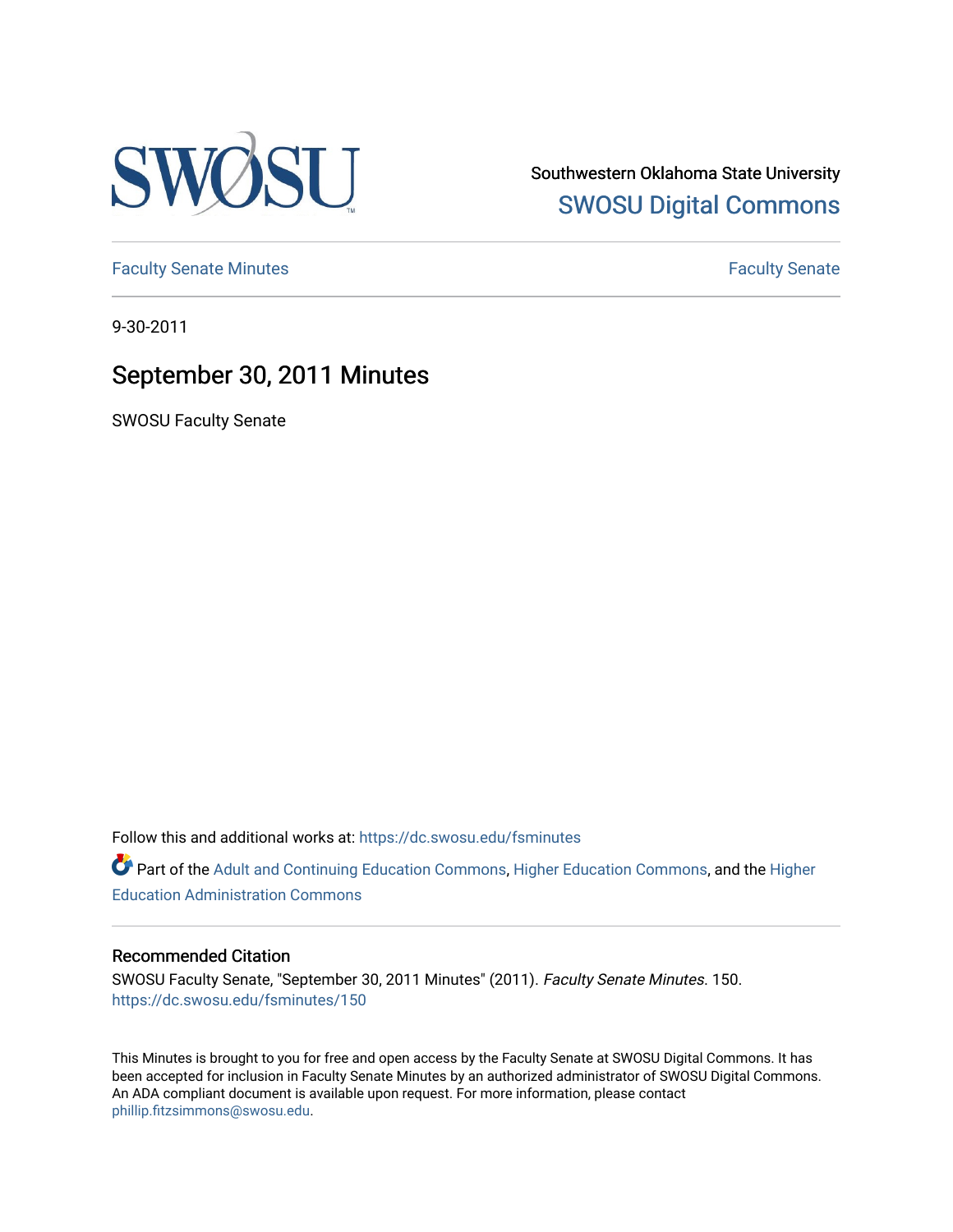## **Southwestern Oklahoma State University FACULTY SENATE MEETING September 30, 2011** *APPROVED* **Faculty Senate Meeting Minutes**

**I. CALL TO ORDER:** Faculty Senate President Kevin Collins called the September 30, 2011 meeting of the Faculty Senate to order at 2:02 p.m. in Education 201.

**II. ESTABLISHMENT OF A QUORUM:** The following members were present: Warren Akers, Amy Barnett, Amber Sturgeon, John Bradshaw, Kathy Brooks, Erin Callen, Dayna Coker, Kevin Collins, David Esjornson, Fred Gates, Terry Goforth, Marci Grant, E.K. Jeong, Dick Kurtz, Sophia Lee, Jim Long, Scott Long, Ralph May, Evette Meliza, Warren Moseley, Bo Pagliasotti, Edna Patatanian, Eric Paul, Les Ramos, Ann Russell, Lisa Schroeder, Muatasem Ubeidat, Tamra Weimer, Dennis Widen, Jonathan Woltz, John Saluke (SGA Representative).

## **III. CERTIFICATION OF SUBSTITUTES:** None.

**IV. PRESENTATION OF VISITORS** Wendy Henson, Violence Prevention Program Coordinator. Wendy Henson discussed SWOSU's violence prevention program with the Faculty Senate.

**V. APPROVAL OF MINUTES:** The minutes of the August 26, 2011 meeting were approved by voice vote.

#### **VI. ANNOUNCEMENTS**

#### **A. President: Kevin Collins**

1. The Administrative Council is exploring the purchase of defibrillators; prices vary, but quality models will cost from \$4,000 to 5,000 each.

2. RUSO legal representative Babb will be returning to campus soon to discuss matters of ethics. Some problems include acceptance of gifts and reselling of free desk copies.

3. Our legislative representatives are coming to campus first week of December.

4. Sherron Manning has been named interim dean at Sayre. The Strategic Planning process, which was on hold until this appointment was announced, will begin soon.

5. The Provost discussed problems related to online courses: a.) he acknowledged that these courses are more time-intensive than telecourses—especially in start-up stage—and advised faculty to seek the help of Distance Learning; b.) it is important that online courses be of equal rigor as face-to-face courses with the same course numbers.

6. The issue raised last month by Academic Advisory and Scholarship Council is still not settled; the Registrar, Admissions, Chairs, Department Administrative Assistants, President,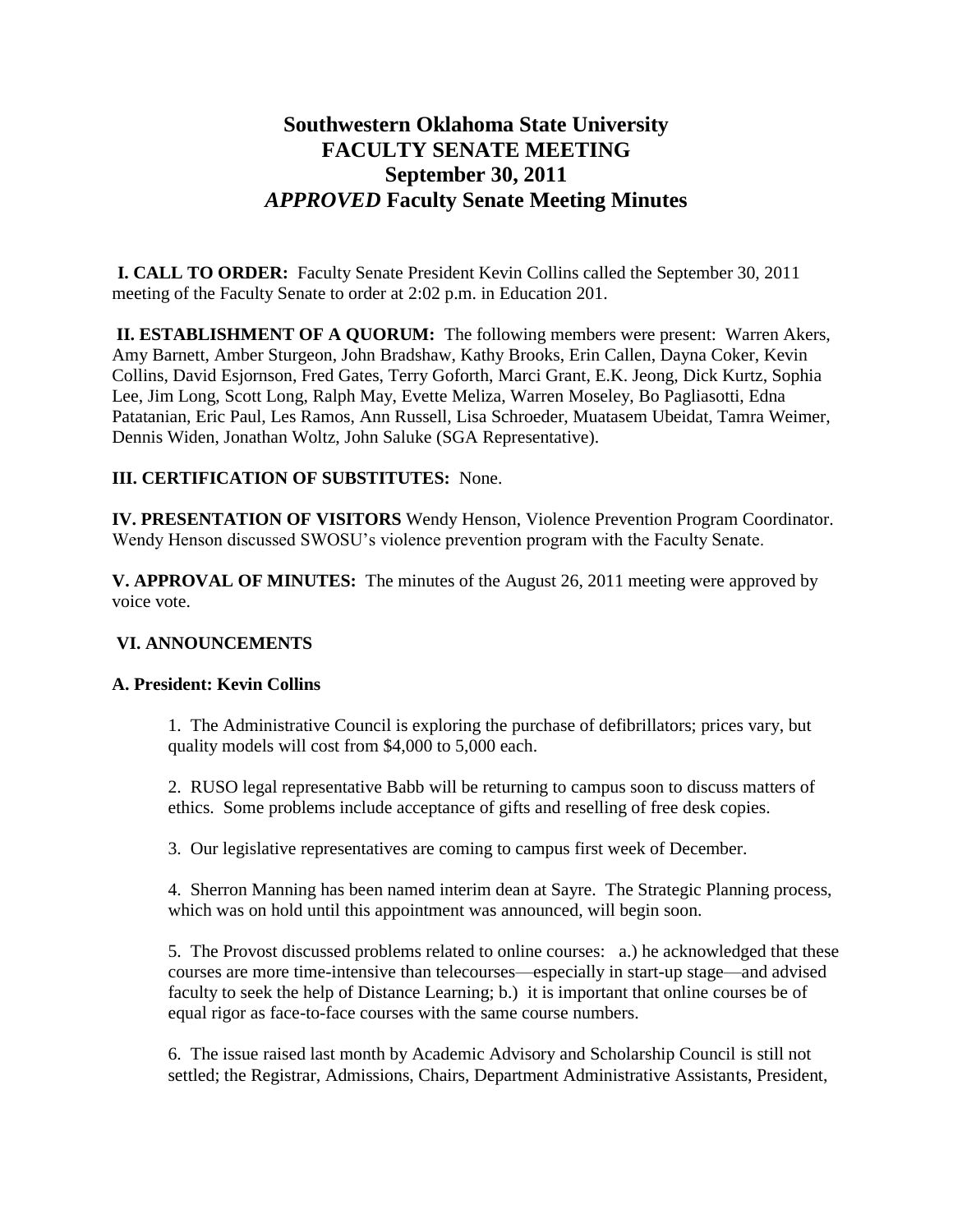Provost, and Vice President Foust are all capable of overriding the hold for students on probation.

7. This issue may be solved as New Pell Grant rules will winnow out a fairly large number of students.

8. The SWOSU Mind Games Blue Team won their first match however, the teams still need people strong in science.

#### **B. Secretary/Treasurer: Fred Gates**

**1. Roll Sheet** – please sign.

#### **2. Treasurer's Report:**

#### a. BancFirst Checking Account: August Meeting Balance: \$2126.04 Dues Collected: \$15.00 CURRENT BALANCE: \$2141.04

#### b. University Account: August Meeting balance: \$106.00 CURRENT BALANCE: \$106.00

**C. President-Elect: David Esjornson:** Please do not enroll Freshman early unless their status falls under the guidelines requiring/allowing early enrollment.

**D. Past President: Muatasem Ubeidat:** Please attend the Western Oklahoma Wellness Expo on Saturday October 1, 2011 from 9 a.m. to 1 p.m.

**E. Student Government Representative: John Saluke:** There are still problems with the current Student Handbook and SGA is still reviewing those issues.

#### **VII. REPORTS FROM STANDING AND AD HOC COMMITTEES**

**A. University Policies Committee—**Report on the question concerning limits on the number of allowable grade changes for the same course. (Committee will provide handout.) There was much discussion in the Senate on the subject of grade changes. The University Policies Committee will institute these suggestions and provide an additional report at the October meeting of the Faculty Senate.

Report from the Faculty Senate University Policies Committee:

#### **Instituting a Grade Change Policy at SWOSU**

The University Policies Committee has examined the issue of instituting a grade change policy at SWOSU. Committee members have consulted with fellow faculty and chairs in their respective departments, as well as with Registrar Daniel Archer. In addition, the committee has surveyed grade change policies at a number of institutions, including our regional universities.

#### **Examples of Grade Change Policies at Oklahoma Institutions**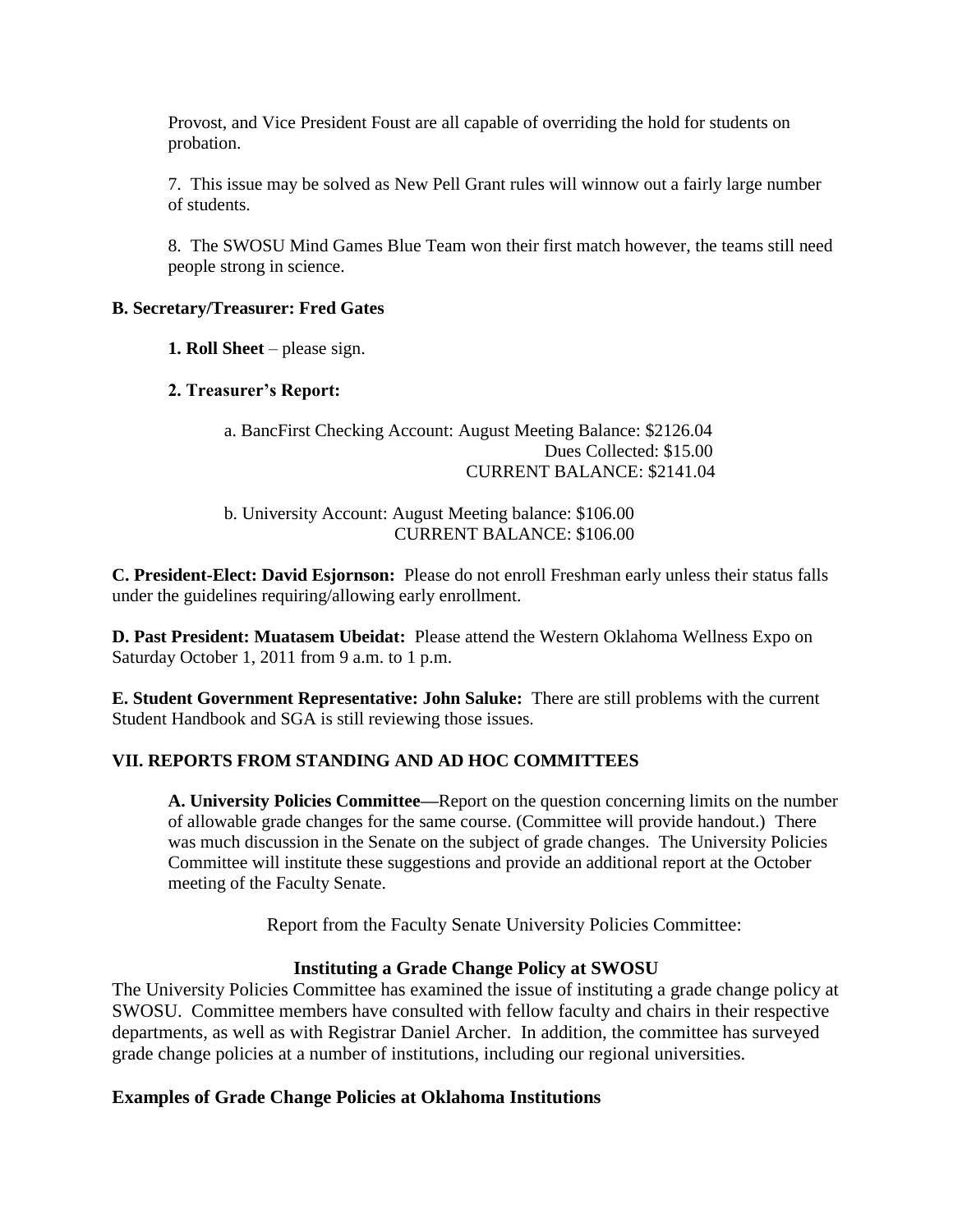#### *Cameron University*

According to the University Catalog, the only reason to change a grade is to correct a grade reported in error. The instructor who submitted final grades may make such a change by submitting to the Registrar a "Grade Correction" form signed by his/her chair and dean. In the event of the instructor's absence, death, or disability, the grade may be changed by someone authorized by the President of the University with the advice of the Academic Appeals Committee to act in the instructor's behalf.

#### *East Central University*

For undergraduates, *uncontested grade changes must be initiated within one calendar year of the semester in which the grade was issued*. A form must be completed specifying the reason for the grade change and the form must be signed by the student, instructor, department chair, and dean. The form is then submitted to the Office of Admissions and Records.

#### *Northeastern Oklahoma State University*

According to the University Catalog, a faculty member may initiate a change of grade after grades have been submitted to the registrar's office provided that:

1. Justification for the grade change is made in writing to the Dean and attached to the "Change of Grade Form," and

2. *The change is submitted within the first eight weeks of the semester following awarding of the original grade*.

#### *Oklahoma State University*

In order to change a student's final course grade, a form must be completed with signatures of the instructor, department head, and dean. According to the Faculty Handbook, an instructor who reports an incorrect grade may request the registrar to correct the grade. The request must be in writing on a Grade Change Form and must have a recommendation from both the vice president for Academic Affairs and the division head. In no case will the registrar lower a grade after the student has graduated.

#### *University of Central Oklahoma*

According to the Faculty Handbook, an instructor who discovers an incorrect grade may correct the grade using an official grade change form submitted to the registrar. The form must include the signatures of the instructor, the department chair/school director, and the dean.

#### *Signature Requirement for a Grade Change*

With the exception of SWOSU, all RUSO universities require a signature from the department chair and possibly the dean and/or higher administrative officer, in addition to the instructor's signature, before a grade change can be processed.

#### **Sampling of National Universities Regarding Time Limits for Grade Changes**

| Universitv              | State | Time Limit on Grade Changes            |  |
|-------------------------|-------|----------------------------------------|--|
| No Time Limit Specified |       |                                        |  |
| Idaho State             | Idaho | No time limit specified; Dean approval |  |
| TCU                     | Texas | No time limit specified; Dean approval |  |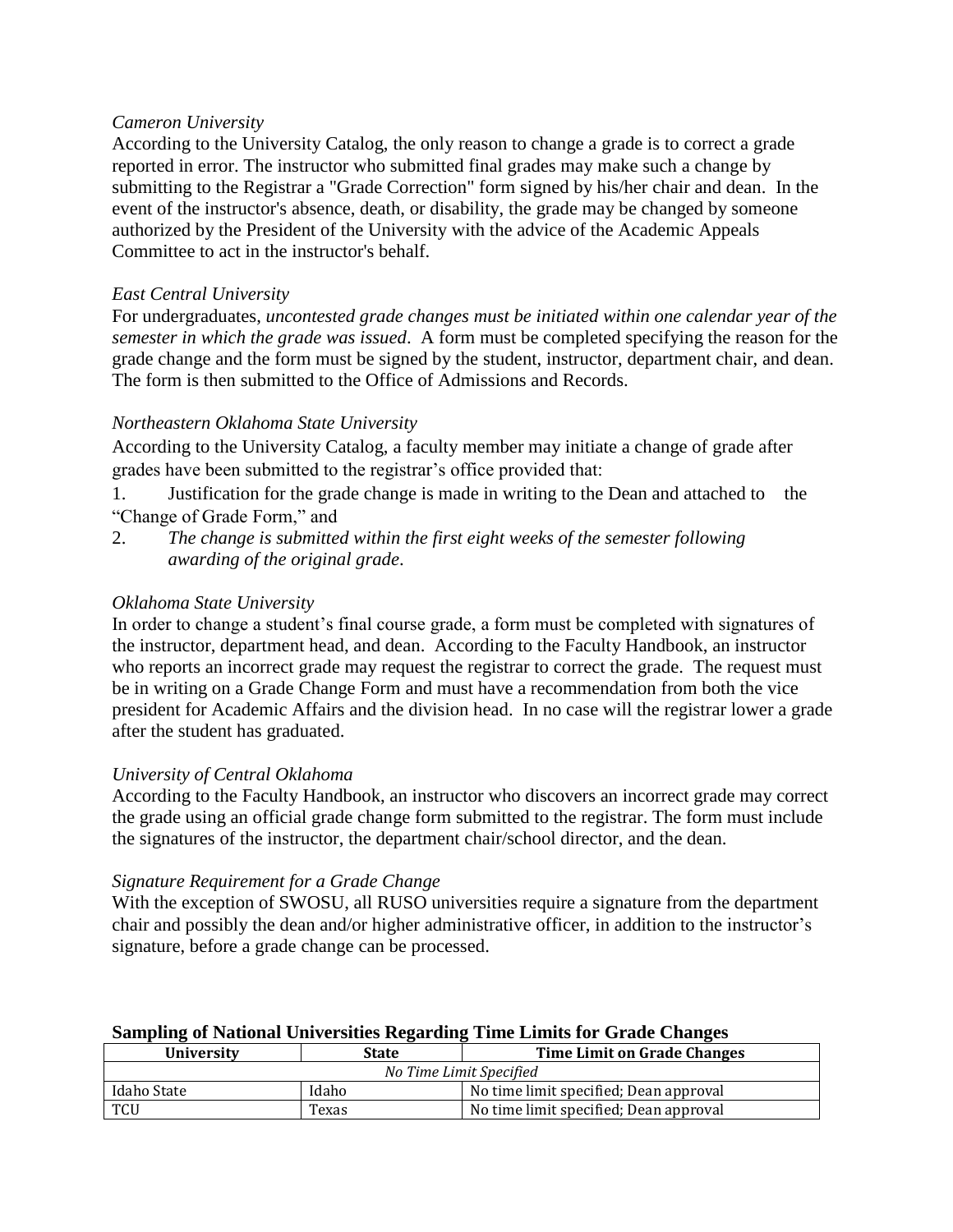| <b>Fischer College</b>     | Massachusetts    | No time limit specified; Provost approval           |  |
|----------------------------|------------------|-----------------------------------------------------|--|
| William Patterson          | New Jersey       | No time limit specified; Dean approval              |  |
| U. of Michigan             | Michigan         | No time limit specified; faculty must petition an   |  |
|                            |                  | Academic Standards Board                            |  |
| 5 years                    |                  |                                                     |  |
| <b>IUPUI</b>               | Indianapolis     | 5 years, faculty must petition for change           |  |
|                            |                  | Prior to Graduation                                 |  |
| <b>Portland State</b>      | Oregon           | Prior to graduation                                 |  |
| Worchester Polytechnic     | Massachusetts    | Prior to graduation                                 |  |
| <b>UNC-Greensboro</b>      | North Carolina   | Prior to graduation                                 |  |
| 1 year                     |                  |                                                     |  |
| U. of Cincinnati           | Ohio             | 1 year (or prior to Graduation via Faculty Petition |  |
|                            |                  |                                                     |  |
| <b>UCLA</b>                | California       | 1 year                                              |  |
| Northwestern               | Illinois         | 1 year                                              |  |
| SUNY-ONEONTA               | New York         | 1 year                                              |  |
| Lewis and Clark            | Oregon           | 1 year                                              |  |
| Eastern Oregon U.          | Oregon           | 1 year                                              |  |
| <b>U</b> of Great Falls    | Montana          | 1 year                                              |  |
| Dordt College              | Iowa             | 1 year                                              |  |
| U. of South Carolina       | South Carolina   | 1 year                                              |  |
| UT-San Antonio             | Texas            | 1 year                                              |  |
| U. of Florida              | Florida          | 1 year                                              |  |
| Oregon State               | Oregon           | 1 year                                              |  |
| U. of Alabama              | Alabama          | 1 year                                              |  |
|                            |                  | 6 months                                            |  |
| U. of the Sci.- Phila.     | Pennsylvania     | 6 months                                            |  |
| Auburn                     | Alabama          | 6 months                                            |  |
| End of Next Regular Term   |                  |                                                     |  |
| Pacific Lutheran U.        | Washington       | End of next regular term                            |  |
| Villanova                  | Pennsylvania     | End of next regular term                            |  |
| John Hopkins               | Maryland         | End of next regular term                            |  |
| <b>Kent State</b>          | Ohio             | End of next regular term                            |  |
| Duke                       | North Carolina   | End of next regular term                            |  |
| Georgetown                 | Washington, D.C. | End of next regular term                            |  |
| <b>IU-South East</b>       | Indiana          | End of next regular term                            |  |
| Robert Morris U.           | Pennsylvania     | End of next regular term                            |  |
| SUNY-Potsdam               | New York         | End of next regular term                            |  |
| <b>Various Time Limits</b> |                  |                                                     |  |
| Franklin Pierce            | New Hampshire    | 1 full term, faculty petition Academic Standards    |  |
|                            |                  | Board                                               |  |
| Seton Hall                 | New Jersey       | 4 months, no changes after graduation               |  |
| U.C. Irvine                | California       | One quarter via Faculty petition                    |  |
| U. of Wisconsin-           | Wisconsin        | Five weeks                                          |  |
| Whitewater                 |                  |                                                     |  |
| Purdue                     | Indiana          | 30 days into next semester                          |  |
| IU-East                    | Indiana          | 30 days                                             |  |
| Keuka College              | New York         | One week into next term or end of semester with     |  |
|                            |                  | Dean approval                                       |  |
| Our Lady of the Lake       | Louisiana        | Before start of next term                           |  |
| Macalester                 | Minnesota        | No changes allowed except for faculty error         |  |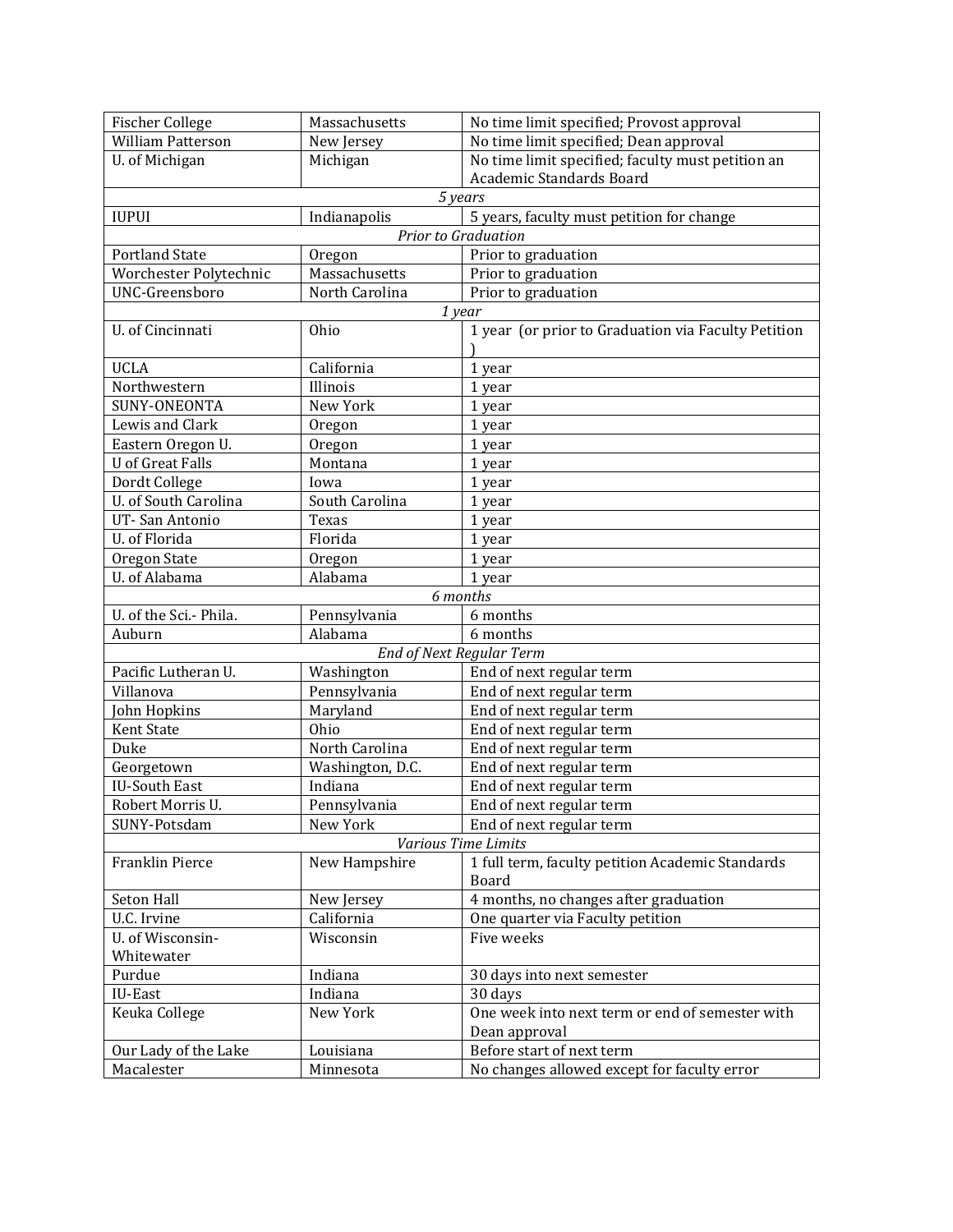## **Committee Recommendations**

Based on a survey of regional and national grade change policies, discussion with faculty members and chairs in the respective departments of committee members, and discussion with Daniel Archer, Registrar, the University Policies Committee recommends the following:

- 1. The total number of grade changes for a student in a course should be limited to one (1).
- 2. The time limit for instituting a grade change should be one (1) semester (i.e., by the end of the next regular semester) after the semester in which the grade was assigned.
- 3. Students requesting a grade change should submit the request on a designated form with the student's signature and the specific reason(s), in writing, for the grade change request. The University Policies Committee asks the Senate to consider requiring the department chair's signature on this form.
- 4. Given that SWOSU does not currently stipulate a time limit for changing an Incomplete (I) to a traditional grade, the committee recommends a time limit of one (1) semester for a student to complete any remaining course requirements, unless extenuating circumstances prevent the student from completing the course.
- 5. The University Policies Committee requests that the Senate consider Registrar Daniel Archer's major concerns and recommendations regarding grade changes (see Addendum).

Respectfully submitted, University Policies Committee

## **Addendum: Concerns and Recommendations from Daniel Archer, Registrar**

From the standpoint of the Office of the Registrar, the *major issue is regarding the open system of changing traditional grades to withdrawal grades*. SWOSU is the only university in the Regional University System of Oklahoma ("RUSO") that does not have a system to regulate grade changes. Aside from Incomplete ("I") grades being changed to traditional grades, all other RUSO Universities (East Central University, Northeastern State University, Northwestern Oklahoma State University, Southeastern Oklahoma state University, University of Central Oklahoma) as well as Cameron University and the University of Science and Arts of Oklahoma require at least one signature (chair/dean and/or a vice president) before a grade change can be processed.

Additionally, none of these universities permit faculty to change a grade to a Withdrawal  $(``W")$ after the grade has been processed at the conclusion of the semester in which the course was completed. After discussion with registrars and personnel at other universities, this type of grade changing practice has not been allowed because altering a grade to a "W" significantly changes the student's academic history and creates federal reporting inconsistencies that will likely result in federal compliance violations involving financial aid, veteran aid, and international student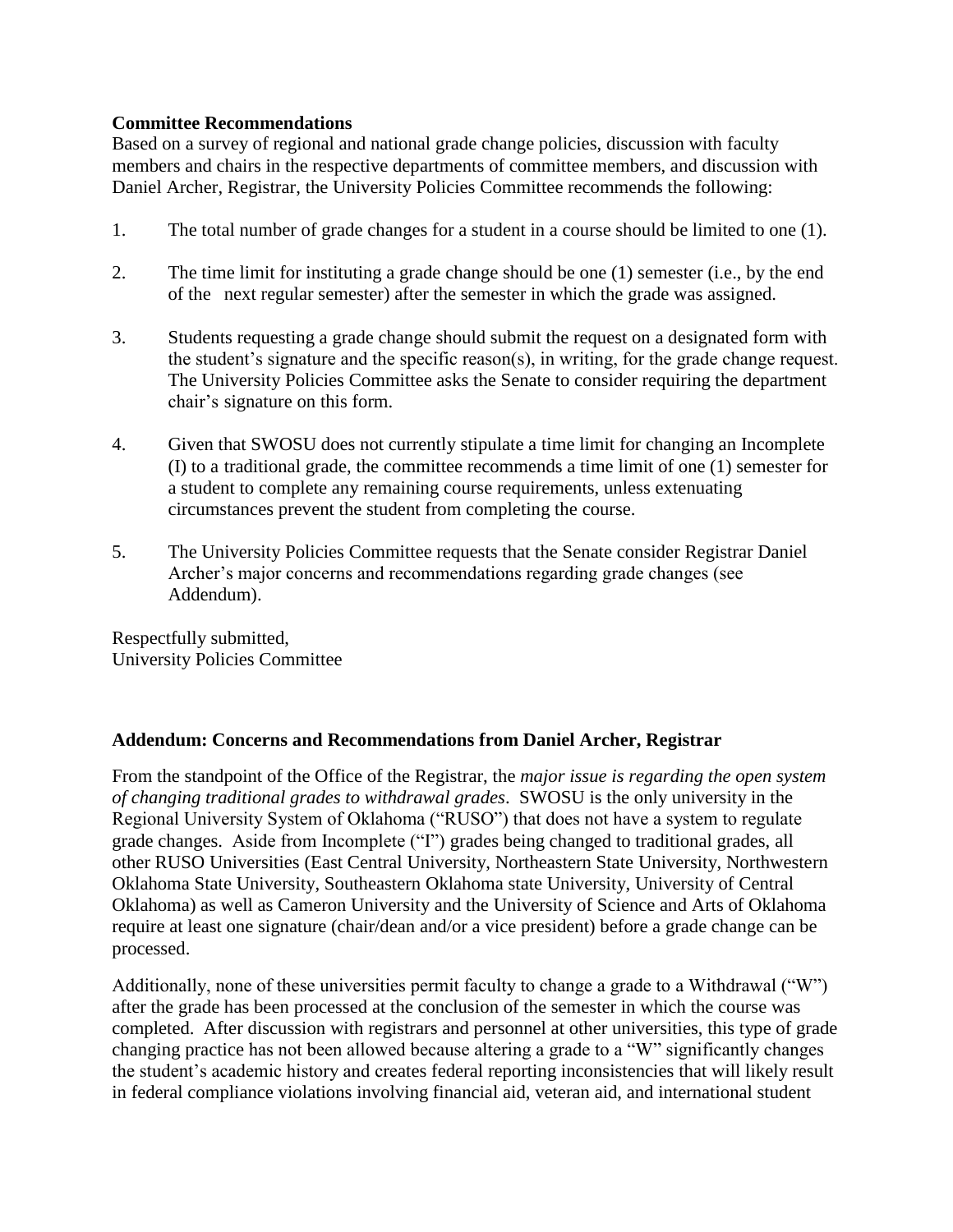regulations. By having an open system where grades can be changed without limitations, the university is placed in jeopardy of receiving unfavorable federal compliance audits.

Like the other university personnel that I spoke with, I am very concerned with an open system where grades are changed to "W's" because this process leads to inconsistencies in how grades/completion rates are reported to the federal government at the conclusion of the semester in which the course was completed. The federal government does not view a "W" as a complete grade, so when a complete grade is changed to a "W", it can lead to reporting problems and significant financial issues for veteran students and financial aid students, as well as legal immigration issues for international students. This is particularly problematic at this point in time because the federal agencies overseeing these areas have each indicated that their compliance audits will be more detailed and will ultimately result in negative consequences when inconsistencies in reporting are found.

I feel completely comfortable having our office openly change "I" grades to traditional grades because "I" grades are more transitional in nature; however, I think that it would be advantageous to follow the precedence that other regional universities abide by when it comes to changing one assigned traditional grade to another assigned traditional grade.

In an effort to have a consistent and fair system across campus, I think all requests to change a grade to a "W" should go through a committee with at least one representative from the registrar's office. This committee would only consider cases where documented extenuating circumstances (medical issues, death in the family, etc.) would have prevented the student from withdrawing. The committee could also check if changing a grade to a "W" would impact financial aid, veteran student assistance, or an international student's legal immigration standing and would only process the change in cases where it would not have an impact on these areas. I want to reiterate that all of the other RUSO Institutions have grade change policies in place as a preventative measure to insure that there is a system where grades are not continually changed and federal guidelines are consistently followed. I believe there is a place for grade changes in our university; however, the open nature of the current grade change system puts the Registrar's Office, Financial Aid Office, and the entire university in a position where we could potentially lose credibility and ultimately lose financial resources.

Respectfully submitted, Daniel Archer, Registrar

#### **B. Ad Hoc Committee on the appointment of faculty members to standing Distance**  Learning Committee. (Appendix #1)

Report from the Ad Hoc Committee

The ad hoc committee proposes the following:

University Distance Learning Committee—"Develops and Promotes technologies for and policies and procedures related to distance learning across campus" or "Whatever description Dr. Meredith comes up with for the committee and its charges go here."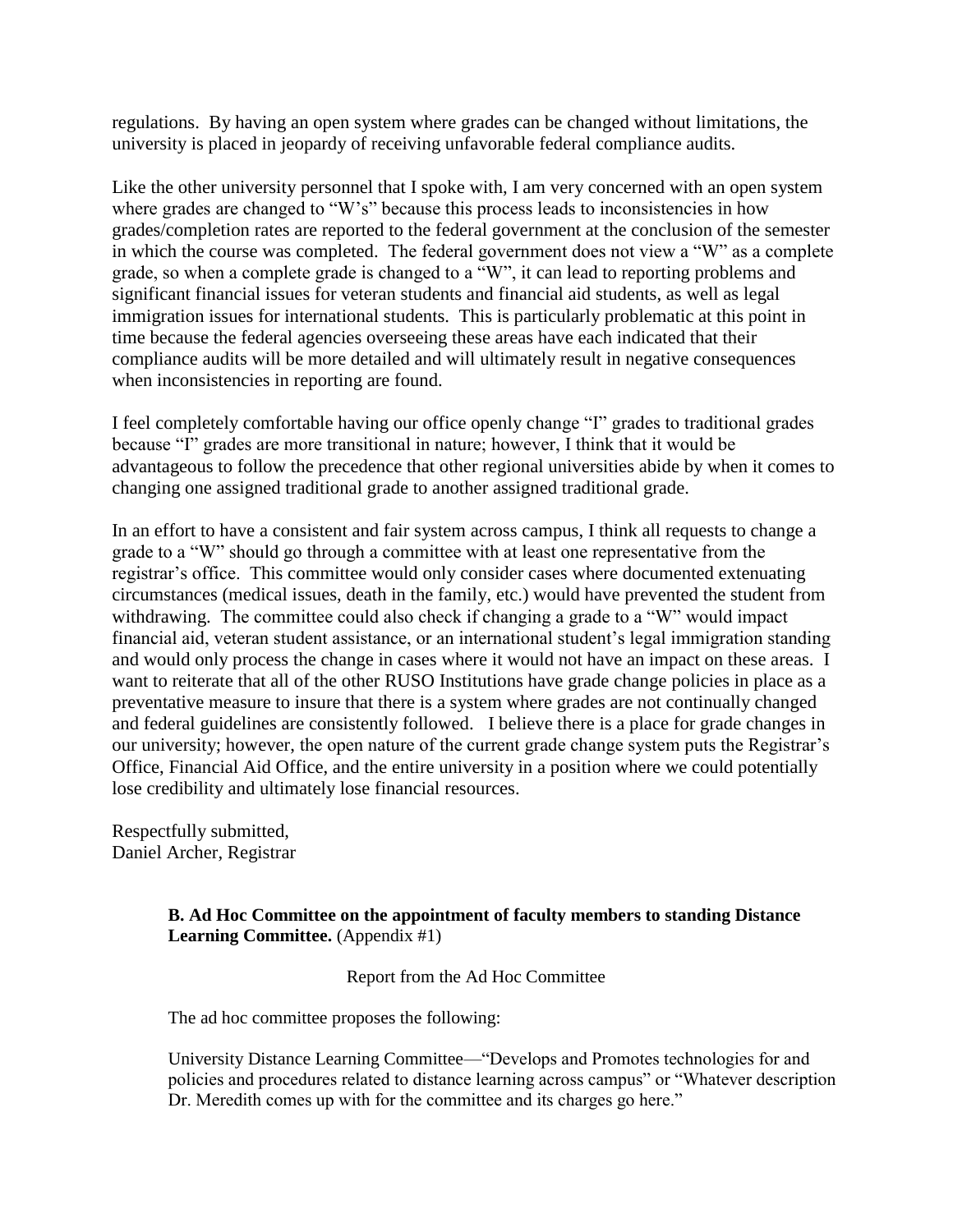The committee shall be composed of the Director of Distance Learning, six (6) faculty chosen by the Faculty Senate, with two (2) representatives from the College of Arts and Sciences, two (2) representatives from the College of Professional and Graduate Studies, one (1) representative from the College of Pharmacy, one (1) representative from the College of Associate and Applied Sciences, and one (1) representative from the Library and up to four (4) additional members from faculty, staff, and students across campus as deemed appropriate by the Director of Distance Learning. Terms shall last two (2) years.

The initial FS appointment shall be based on the following to allow a rotating system of expiration:

CAS—One member term expiring S12; one member term expiring S13. CPGS—One member term expiring S12; one member term expiring S13. COP—One member term expiring S12. CASS—One member term expiring S13. Library—One member term expiring (not determined)

Respectfully submitted, Jim Long, Scott Long, Ralph May

The Senate approved the report of the Ad Hoc Committee by voice vote.

#### **VIII. UNFINISHED BUSINESS**

#### **A. Errors and inconsistencies in the Faculty Handbook.**

- 1. Item VI. A. 3 from August minutes.
- 2. Item VI. A. 4 from August minutes.

Both of these issues were referred to the Personnel Policies Committee

3. Listings in the table of contents for which there is no item in the text.

This issue was referred to an ad hoc committee which will go through the handbook looking for references in the table of contents for which there is no corresponding text. The committee is comprised of the following members: Bo Pagliasotti, Kevin Collins, Les Ramos, John Woltz, Dennis Widen, Muatasem Ubeidat.

#### **IX. NEW BUSINESS**

**A. Opportunity for a graduate student to fulfill an assignment by observing Senate meetings.** (Sponsoring Senator will provide handout.)

Faculty Senate Motion 9-30-2011:

The SWOSU Faculty Senate permits Mr. Jason Henderson to observe Faculty Senate Meetings in October, 2011 and November, 2011 in order that Mr. Henderson may successfully complete coursework toward fulfilling the requirements for a Master's Degree in